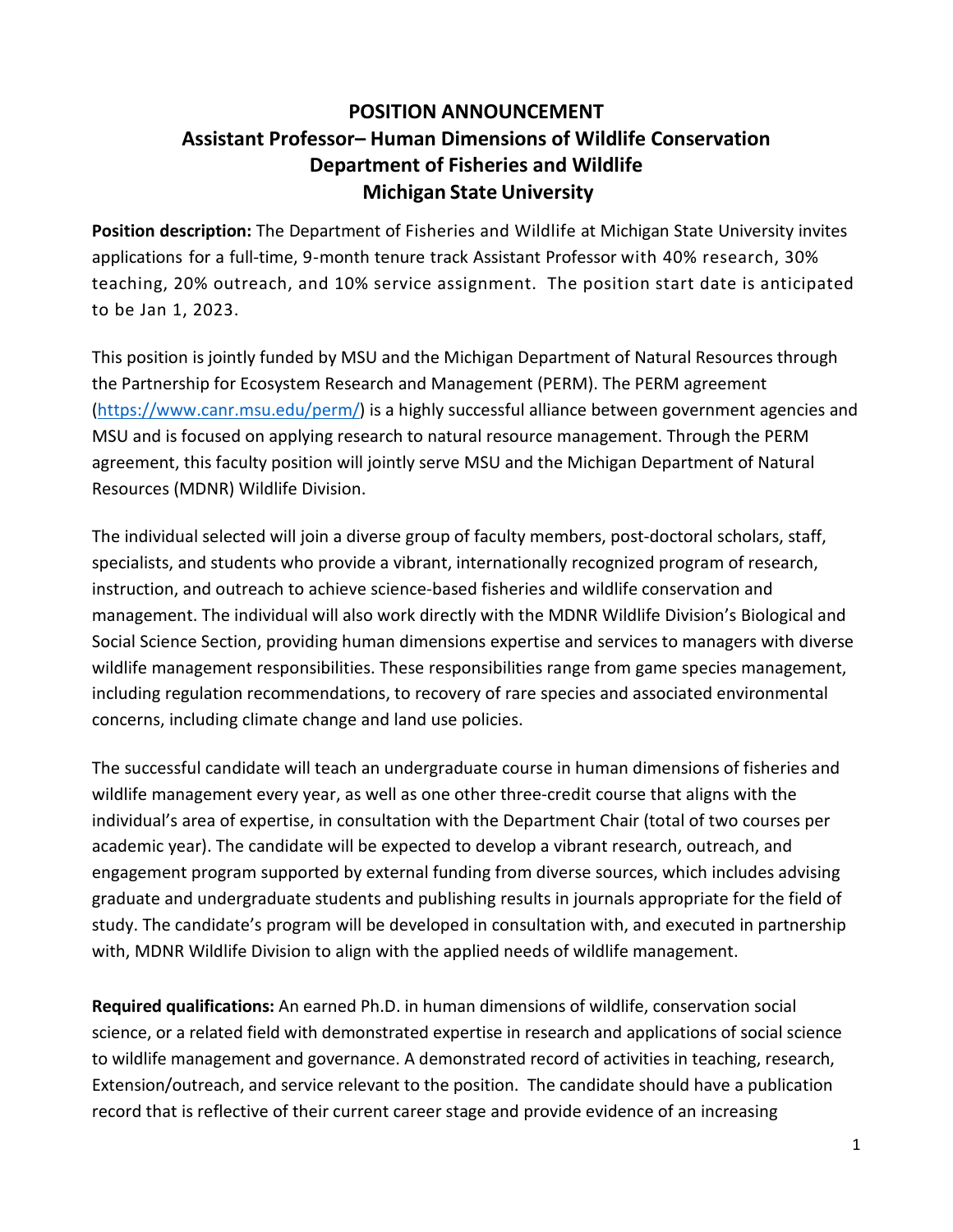trajectory of academic productivity. A strong desire and record of collaborating with wildlife management agency personnel, especially at the state level, to confront ongoing challenges related to human dimensions of wildlife management is necessary.

**Desired qualifications:** Experience applying qualitative or quantitative social science techniques to numerous wildlife management issues is desired. Interest or experience in understanding how shifting demographics and outdoor recreational uses throughout the state and the country will affect wildlife conservation and management will be valuable. Experience with structured decision making or adaptive management will be a strong asset, as will experience working closely with wildlife management agencies and external stakeholder groups to develop and implement wildlife policy. Experience with implementing student-centered, evidence-based teaching and learning practices to meet desired course objectives is also desired. The ideal candidate will have demonstrated commitment to inclusion and working with underrepresented groups in advising, teaching, and outreach / engagement.

**The Department of Fisheries and Wildlife:** The Department of Fisheries and Wildlife is an international leader in integrating research, teaching, and engagement to positively affect local, regional, national, and global outcomes in natural resources. Our work supports stakeholder efforts to conserve, sustain and value natural resources; improves natural resource sustainability; and expands understanding of basic science. By linking physical, biological, and social sciences to solve challenges related to the environment, terrestrial and aquatic organisms, and people, our department is unique within MSU and one of the top departments of its kind in the world.

**Location:** The position will be based at Michigan State University in East Lansing, MI, USA. Michigan State University (MSU) is one of the top research universities in the world and home to nationally ranked and recognized academic, residential college, and service-learning programs. MSU is a diverse community of dedicated students and scholars, athletes and artists, and scientists that provide regional, national, and international leadership in basic and applied research and excellence in teaching. In addition, consistent with its Land Grant origins, the MSU community pursues international engagement and provides strong extension programs that partner with diverse stakeholders to provide much needed research in the areas of food, energy, water and the environment. MSU enjoys a park‐like campus with outlying research facilities and natural areas. The campus is located in the city of East Lansing, adjacent to the capital city of Lansing. The Lansing metropolitan area has a diverse population of >500,000. Local communities have excellent school systems and place a high value on education. The University is proactive about its obligations under the ADA, and provides individual accessibility plans to students and employees with disabilities. Michigan State University is also proactive in exploring opportunitiesfor employmentfor dual career families, both inside and outside the University, and respects all family forms. Information about MSU's dual career support can be found at <https://worklife.msu.edu/dual-career.> Information about WorkLife at MSU can be found at <http://worklife.msu.edu/>